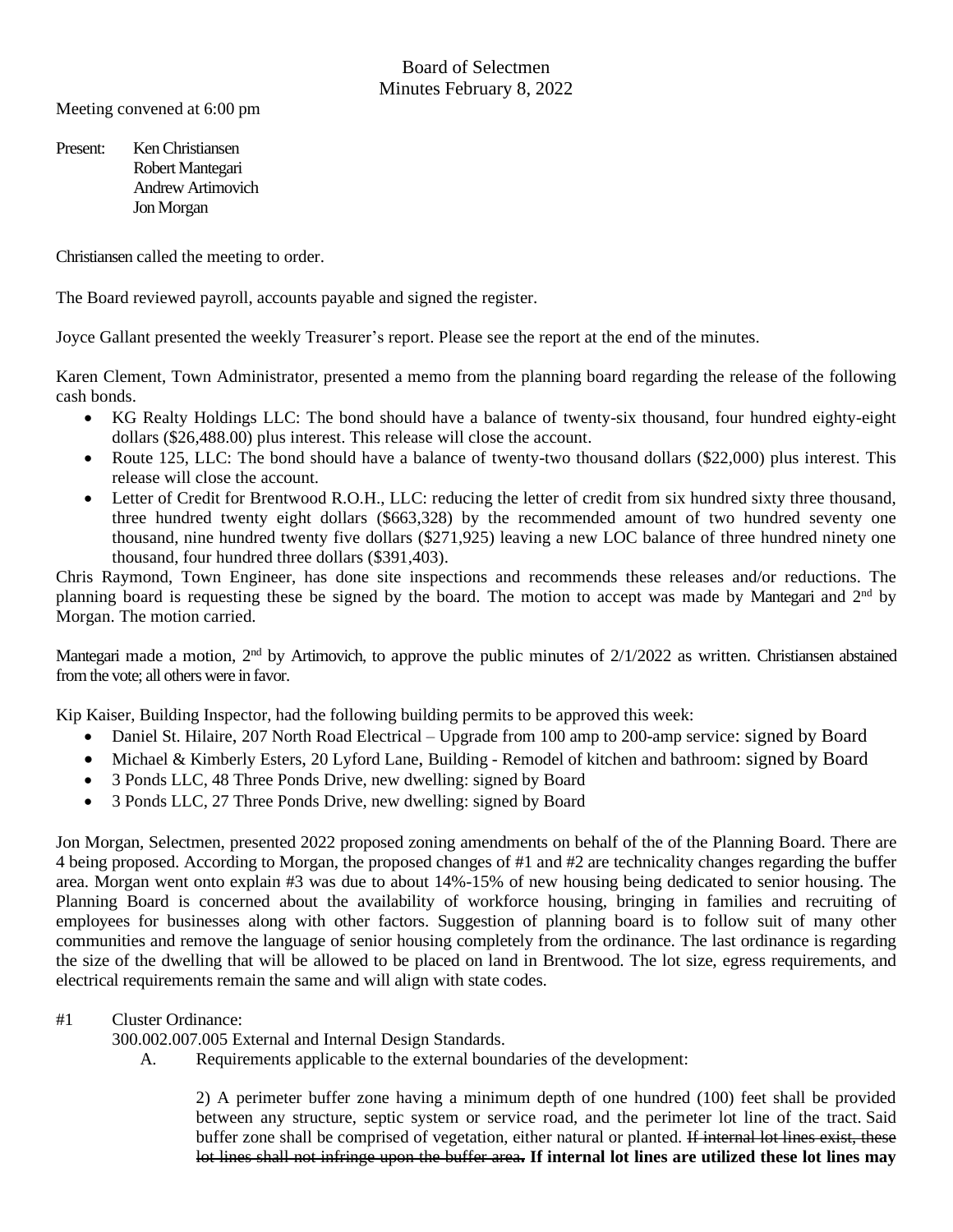## Board of Selectmen

### Minutes February 8, 2022

**be extended into the buffer area. If they extend into the buffer area deed restrictions shall be developed that ensures that the area of lots within the buffer remain in a natural or planted vegetative state.** (3/2006, **3/2022**)

#2 Cluster Ordinance:

300.002.007.005 External and Internal Design Standards.

A. Requirements applicable to the external boundaries of the development:

3) No construction shall be permitted within the buffer zone, other than a primary access road which shall be allowed to cross the buffer zone at the point of access to the pre-existing class V or better road servicing the development. Along both sides of this primary access road reserve strips of twentyfive (25) feet must be maintained for the first one hundred (100) feet of said primary access road. **These reserve strips are necessary and required only to allow for the construction of the roadway thru the buffer area. In instances where the proposed cluster residential development incorporates a design that includes several access points to the abutting Class V road these may be approved by the planning board if the board determines that the neighborhood and proposal are best served by this alternate plan for access. Related drainage and storm water management treatment devices may be constructed within the mandatory buffer area.** (3/2020, **3/2022**)

- #3 Remove Senior Housing Article 300.002.008 in its entirety. **(3/2022)**
- #4 900.002.002.002 Every dwelling shall have a minimum ground floor area of seven hundred twenty (720) **three hundred and twenty (320)** square feet, outside measurement, to be used by one family unit. Dwelling, for purposes of this provision, shall be defined as any structure, mobile home, trailer of any type or other vehicle, or building being used as a permanent living space or temporarily being used for purposes of establishing a residence in the Town of Brentwood. **(3/2022)**

Bob Stephens, Northrup Drive, asked for clarification on the international building code that has been adopted by Brentwood. Christiansen replied that any housing in this category would still have to fit with the codes established by the state.

Ken Christiansen, Chairperson, will be attending the drill on 2/9/2022.

Bob Stephens, SA Engineering, was present to respond to the bid that was presented the previous week. Stephens reviewed the bid from W.P. Davis Excavation LLC and believes it to be a reasonable sum to perform this project. Stephens explained a few minor discrepancies which have since been cleared up. The itemization of lines did not total the amount the sum displayed. It has been addressed and worked out. Some of the job will require a lump sum payment to the company while other aspects of the job are done on a quantity basis. The amount of the bid is an approximate amount of the project. If the job exceeds the amount of the bid, they will need to submit a change order for the excess amount. There was another issue where the company did not submit a letter stating that they had not failed to complete any jobs in the last 10 years. W.P. Davis Excavation LLC has since submitted email correspondence stating they have not failed to complete a job in their 18-year existence. Stephens recommends the town engage the contract for the stated amount.

Mantegari asked Stephens to address the outstanding proposal of \$43,000 that was submitted early last year. Stephens responded that the proposal has expired, but he is willing to honor it. He will submit an updated proposal with a current date without increasing the expected amount due. Christiansen recommends the board approve the money to Stephens and recognizes he has been waiting "long enough" for the money.

Carol Belliveau, Mill Road, asked where the company who will be performing the bridge work is from. Stephens responded their mailing address is Hampton, NH.

Mantegari made a motion to accept the bid for \$424,550 for the bridge as proposed. Artimovich 2<sup>nd</sup> the motion. There was further discussion before the motion was accepted.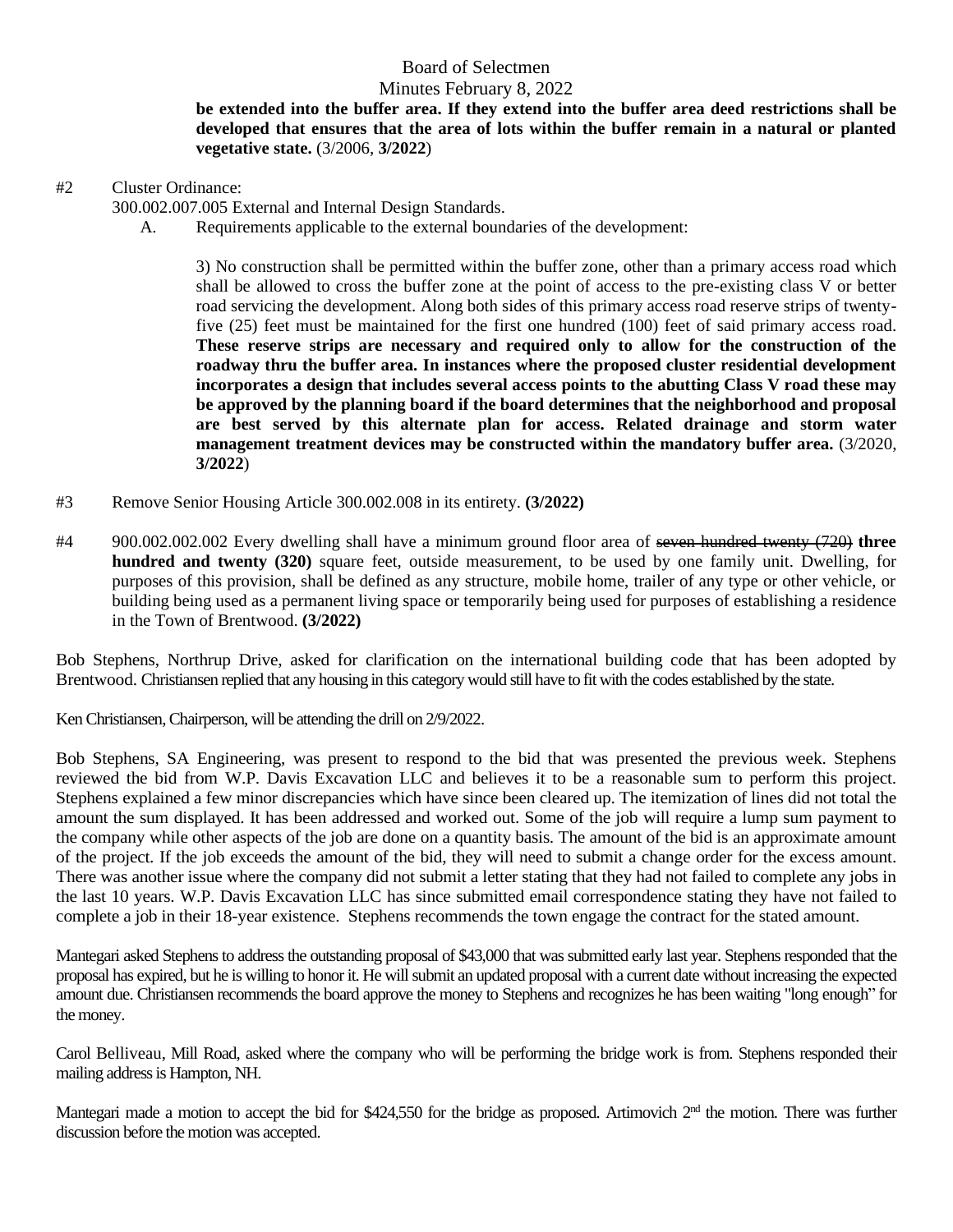#### Board of Selectmen Minutes February 8, 2022

Artimovich asked Stephens how long W.P. Davis Excavation LLC is allotted to complete the project. Stephens responded that he believes it was 8 weeks and it was mapped out in their schedule.

Morgan asked if the town should consider requesting Mr. Falzone to pay some portion of the costs if his very large project moves forward since his project will directly benefit from the bridge. He wonders if it is a missed opportunity for the town to reduce the burden to the taxpayers for some of the expenses related to the bridge project. Artimovich suggested the planning board request money toward the project and those funds could go into the generalfund. He also pointed out that the town has been trying to get this project off the ground for two years. Mantegari suggested that if money is recouped it could lessen the money taken out of the capital reserve fund. The board agrees the bridge needs to be done and should not be held up for the attempted procurement of funds from Mr. Falzone.

Stephens suggested the town try to recover some of the cost from the developer. He also spoke on the use of the possibility of AMP funds for "shovel ready" projects. He stated that some of the projects now being covered include design costs. His firm is currently investigating the possibility of using funds such as these. He suggests the town should immediately look into it with the state to find out about the money from the federal government. Stephens strongly recommends that be done, if not for this project, for future ones.

Christiansen asked when the bridge project is slated to start. Stephens responded he believes the plan is for the first or second week of July. The timing of the project is aimed to avoid impedance to the school.

Mantegari made a motion to accept the bid for four hundred twenty-four thousand, five hundred fifty dollars (\$424,550) for the bridge as proposed. Artimovich 2<sup>nd</sup> the motion. All were in favor.

Mantegari made a motion to accept the proposal from Stephens for four two thousand, five hundred dollars (\$42,500) for the clerking, engineering, and research for the bridge project contingent on the date change of the contract. Artimovich 2<sup>nd</sup> the motion. All were in favor.

Notice of the award wassigned and will be sent to the contractor by Karen Clement, Town Administrator.

Kip Kaiser, Building Inspector, presented info on a new highway shed. He proposed a building that is approximately 50' x 100' with 17-foot ceilings. The plan also includes a 10' x 16' office, 10' x 10' breakroom, utility room, 2 accessible showers with lockers and a full bathroom. The equipment space would be about 4200 square feet. That area would have 4 bay doors – some out the side and some out the back. The plan includes a wood structure with 2 x 6 frame walls, basic electrical, few lines of lights, heated portion for the front office - possibly a waste oil furnace, and a truss roof. It will require a pump station and possibly a new line out to the septic.

Wayne Robinson, Road Agent, stated Stratham has a waste oil furnace which has worked well for them. Mantegari stated they can be very cost-efficient.

Kaiser went onto explain there would be metal roofing. Mantegari expressed concern about slide off and asked about the planned pitch of the roof. Kaiser responded it would be based on what the engineer recommends is acceptable and it would be the least pitch available.

Bill Faria, South Road, asked if a steel structure has been considered rather than a wood structure. Kaiser replied that both avenues have been explored and could be going forward as well. Kaiser explained there was little response from the steel companies he has reached out for pricing and lead times.

Mantegari asked if there would be a split for the heated section of the building. Kaiser responded that there are options, and they would be explored further down into the bid process. Kaiser explained he has an RFP started and will work on completing that with the feedback from the meeting.

Christiansen asked Robinson if he agreed with the proposed plan. Robinson responded that he does. Morgan questioned whether this facility would 100% meet all future needs. He referenced the previous plan where the facility was slated to be larger. Kaiser explained the proposed building at that time was going to have multi-purpose space as well. Artimovich explained the existing garage, which is about 40' x 80', would be used as a maintenance building. Mantegari noted currently there are safety issues when the trucks are parked in the garage. Robinson stated with this new design, the trucks could be parked inside the garage even with the plows attached and employees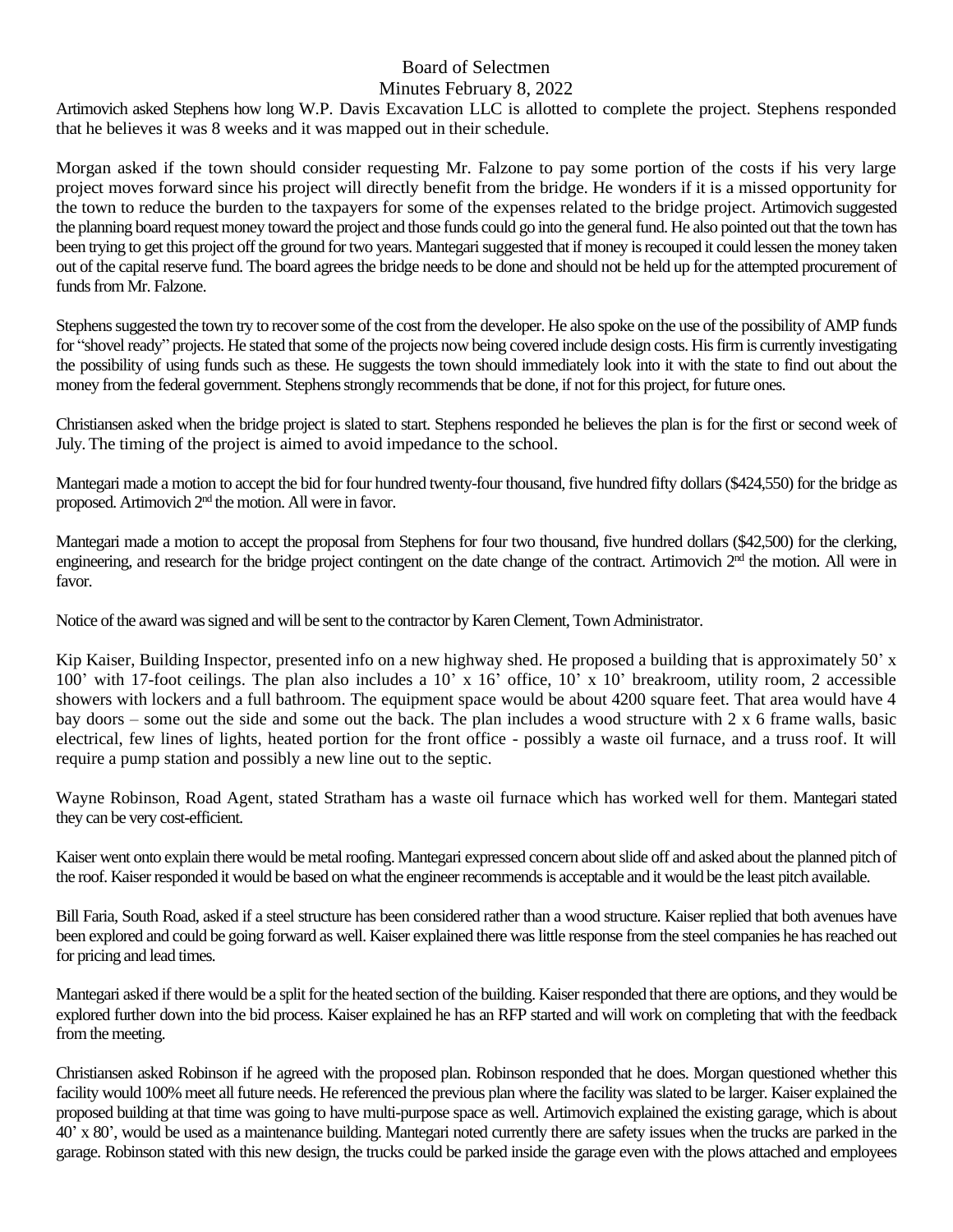# Board of Selectmen

### Minutes February 8, 2022

would be able to safely maneuver around the vehicles. Christiansen stated there may be a need to reexamine the facility in 30-40 years, but for the immediate current need this plan would be sufficient.

Mantegari motioned Kaiser move ahead with sending out an RFP with a four-foot concrete wall. Artimovich stated he did not feel a motion was needed. Christiansen explained he believes it would give Kaiser confidence to proceed. No motion was made, but agreement for Kaiser to move ahead with the RFP was expressed.

Christiansen reviewed a letter of trash disposal rates. Waste Management has requested a 5% increase for tipping fees of the contract and an additional 5% increase will come in July. The current contract has an escalation clause, and they are within the bounds of requesting the increase. Clement stated it would be about \$7200 increase. Christiansen explained part of the reason for the increase is higher costs. He also explained there are few options for trash removal services. Mantegari motioned to accept the increase. It was 2nd by Artimovich. All were in favor.

Christiansen asked if everyone had the opportunity to read the BOS annual report. It was not read out loud at the meeting. Mantegari motioned to accept the annual report. It was 2<sup>nd</sup> by Artimovich. All were in favor.

The election warrant for the town meeting was presented. Mantegari motioned to sign the election warrant. It was  $2<sup>nd</sup>$  by Artimovich. All were in favor.

The town meeting warrant was presented. Mantegari motioned to sign the town meeting warrant. It was 2<sup>nd</sup> by Artimovich. All were in favor.

Clement explained the last date for a public hearing for a bond is Monday, February 21, 2022. That would allow Clement to get the public notice out for the required 7-day notice. Artimovich asked if it was possible to hold the board meeting on that same night. Artimovich motioned to hold the meeting on February 21, 2022. It was 2<sup>nd</sup> by Mantegari. All were in favor. The meeting and public hearing will be held February 21, 2022, starting at 6pm.

Bill Faria, South Road, asked if there was a public hearing on Wednesday. Christiansen responded the budget meeting is at 6pm, the hearing begins at 7pm. They will be held at Brentwood Rec Center.

Clement presented a "housekeeping" item for Jessica Balukas as an alternate member of the conservation commission expiring in March. Mantegari motioned to accept her continuation on the commission. It was  $2<sup>nd</sup>$  by Artimovich. All in favor.

Clement presented a list of scheduled events that Lydia Perry from New England Dragway has submitted. They were additions not originally listed on the list which was presented in a previous meeting. Mantegari motioned to accept the race schedule additions. It was 2<sup>nd</sup> by Artimovich. All in favor.

At the February  $3<sup>rd</sup>$  planning board meeting, Kristin Aldred Cheek expressed interest in being the representative of the town to the Rockingham Planning Commission (RPC). She would attend the monthly meetings. It is a 4-year term. She needs a letter from the board recommending her to that position. Artimovich motioned to accept her as a representative to the commission. It was 2<sup>nd</sup> by Mantegari. All in favor.

Artimovich asked if the board wanted to discuss the newsletter before closing the meeting. Christiansen explained the board is waiting for the contract to be reviewed by the editor of the newsletter and their attorney.

At 6:55pm Mantegari made a motion, 2nd by Artimovich to go in to non-public for hiring. Artimovich – aye, Morgan – aye, Mantegari aye, and Christiansen - aye. The motion carries.

At 6:59 pm a motion was made by Mantegari, 2nd by Artimovich to come out of nonpublic session and seal the minutes. Artimovich – aye, Morgan – aye, Mantegari - aye, and Christiansen - aye. The motion carries.

Artimovich asked about the 91A updates. Clement said minutes related to a discussion shall be made available as soon as practicable after the transaction has closed so in short if the reason no longer exists to protect that information, it should be made available. Clement said the other change is that a list needs to be maintained with the dates and times of nonpublic sessions, the reason, if the minutes are